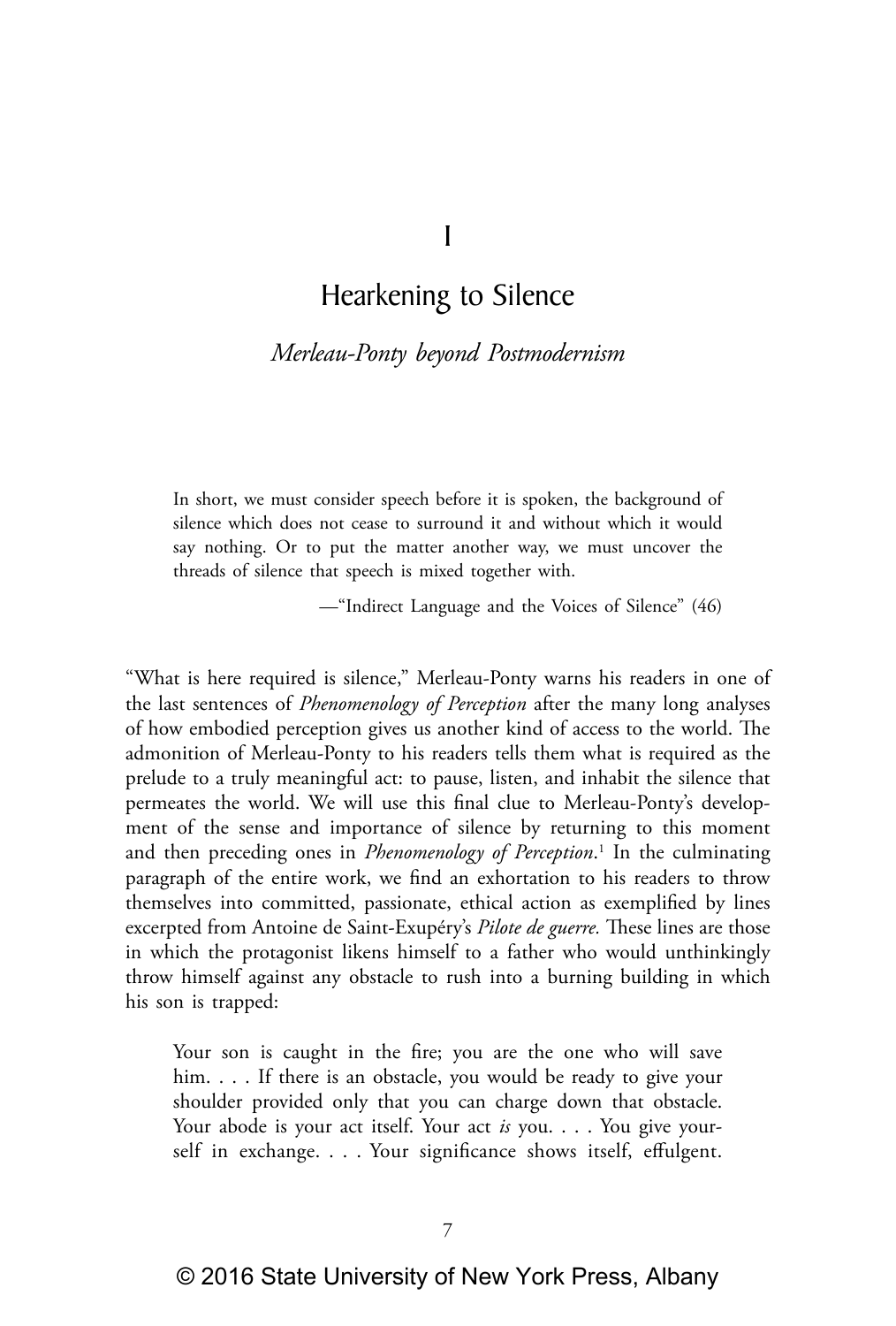It is your duty, your hatred, your love, your steadfastness, your ingenuity. . . . Man is but a network of relations, and these alone matter to  $him<sup>2</sup>$ 

The pilot realizes that in throwing himself into his act like a man saving his son that he is responding to the world as it announces an effulgence of sense. The world at such moments gives one the opportunity to respond to its summons and affirm all that one has become through one's heartfelt relations with others and the world. Why Merleau-Ponty seems to feel that a supremely ethical action—a possible sacrifice of one's life for others—should follow as the conclusion of this long, detailed exploration of perception is an important question to be answered. The conclusion that makes the most sense, I think, is that these perceptual insights have a profound ethical import. If we are to see how Merleau-Ponty's descriptions of perception have this sort of import, however, first we must see how silence is the primordial level of perception at the heart of the sense of the world. Then we must see also how silence is the source of ethics. In answering these questions, the important place given to Antoine de Saint-Exupéry at the close of the book can be a vital clue.<sup>3</sup>

In Merleau-Ponty's terse sentence leading up to quoting Saint-Exupéry's expression of ethical sacrifice, there is the highest place given to the importance of silence. The reader of the *Phenomenology*, having traversed the many analyses of this work that re-envision the nature of embodiment in order to recenter its locus within the depths of the world, is suddenly exhorted to stop short—at least for an instant—if one is to act with spontaneous sensitivity to one's situation like the hero of the novel. Merleau-Ponty is emphatic: he does not say that silence is *often* found before one's "significance shows itself, effulgent."<sup>4</sup> Rather, he says that silence is *required* in order for the world to reveal this effulgent meaning. Taking in the silence allows a spontaneous responsiveness to the beckoning of the world—a beckoning that seems to reveal the sense of that person's life at the moment to be expressed in a particular action. This moment in the *Phenomenology of Perception* comes as the culminating moment in the text that has so carefully articulated how the world speaks to us through our body in the depth of perception. It might be that Merleau-Ponty's final pointer in the book to the depths of the world encountered through silence could easily be passed over, since in postmodern culture there seems to be an increasing intolerance for hearkening to silence.

It is also easily overlooked that Merleau-Ponty's project of exploring the depths of embodied meaning through perception *begins* in the *Phenomenology of Perception* with a similar invocation. Listening to silence is named as what is necessary for philosophy, prior to thematizing experience, to open access to "all the living relationships of experience."5 In order to disclose this nexus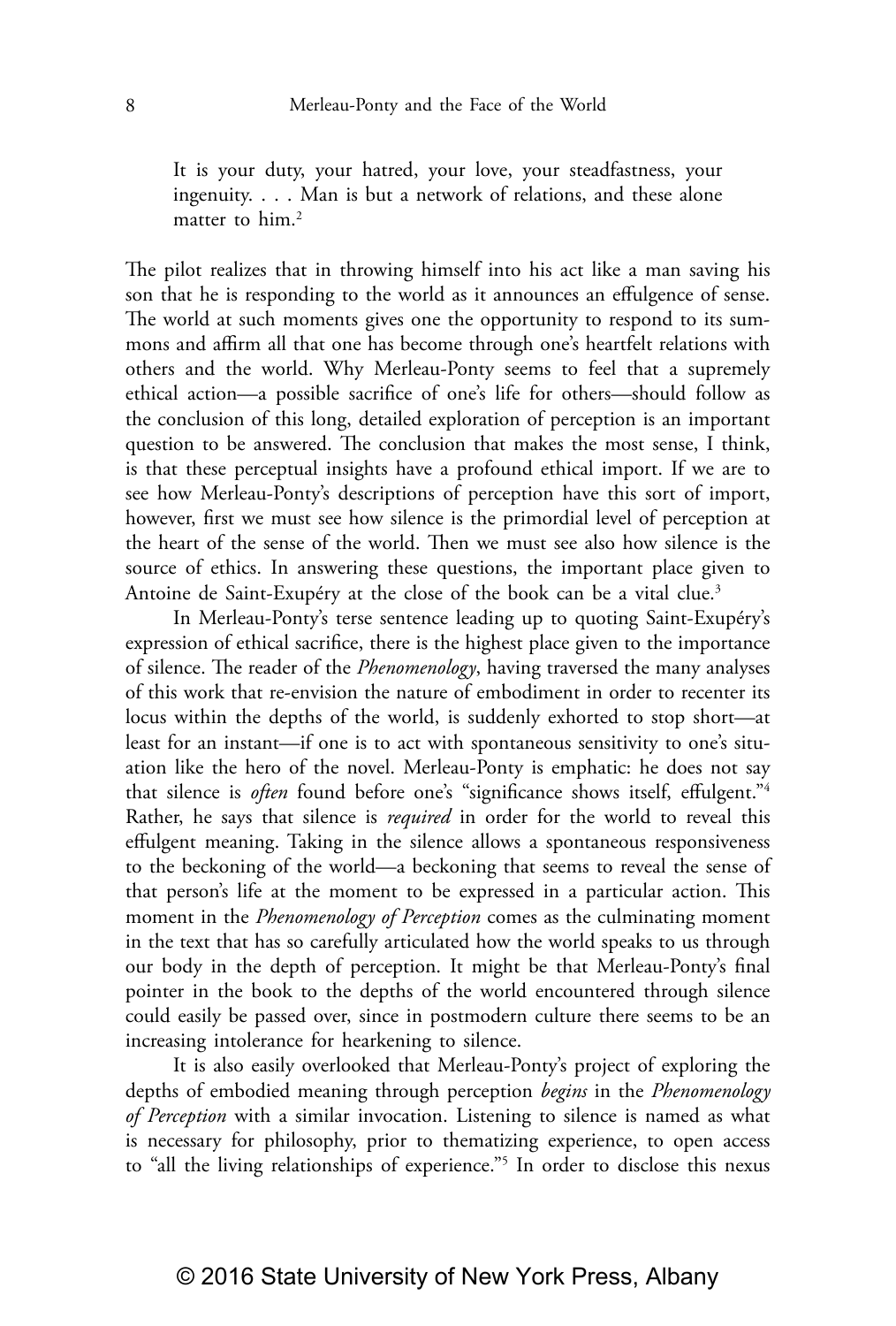of relationships, Merleau-Ponty claims, "In the silence of primary consciousness can be seen appearing not only what words mean, but also what things mean: the core of primary meaning around which the acts of expression and naming take place."6 There is a primary way of being open to the things that surround us: it is found within an equally primary silence. Yet, to hearken to silence is an unfamiliar path for Western philosophy; its reflexive response to fathoming the world is, instead, a further imposition of words. The *Phenomenology of Perception* begins and ends with insisting that a depth of sense and action becomes riddled with compelling significance when they emerge from silence—the opening reference speaking of the genesis of theoretical insight and the last reference of the book to the source of ethical action. As Merleau-Ponty stated in the opening pages of his last unfinished work, written two decades later and published as *The Visible and the Invisible,* philosophy "does not seek a verbal substitute for the world we see."7 There is an insistence throughout Merleau-Ponty's work that access to Being and uncovering of an emergent sense of the world within the layers of perception require philosophy to make room for a meaning-laden silence. By implication, Merleau-Ponty is also suggesting that his readers seek the meaning of their lives through silence, accessing the immediate embodied sense of their existence. Whether this is a moment of philosophical inquiry or of personal existence, however, it is a moment that is easily passed by.

In our current postmodern existence, it seems that silence is increasingly banished. Walking down the street, or even through the hush of the woods, many people have cell phones pressed to their ears or iPods wired into them. There is not only a continual sonic input, but a bombardment of communicated signs of varied sorts. As Salomé Voegelin states in her insightful exploration of listening to noise and to silence, "Being a critical listener is listening to silence and being able to bare to hear yourself. If I cannot enter silence, I cannot really listen to anything but stuff."8 Listening to the continual play of messages that keep us occupied and distracted, we are not "bared"—open in our more authentic selves—to what we might encounter. There is never a chance for a kind of stillness of dwelling in the body's feelings and perceptions to occur: one that discloses another kind of silence than the mere lack of sound. Postmodern culture in America touts itself as a return to living fully in our bodies in many ways—indeed, many seem obsessed with bodies as being of primary significance, admiring the bodies of celebrities or athletes, "working out" or following health fads, and so on—yet this emphasis on embodiment as "having" bodies that are efficient and attractive objects, or as masterful vehicles of the will, is still to understand the body in a Cartesian way. To discover our truly embodied selves, Merleau-Ponty is suggesting, the silent dimension of the body must be explored as a reverberation of the silence of the world interwoven

## © 2016 State University of New York Press, Albany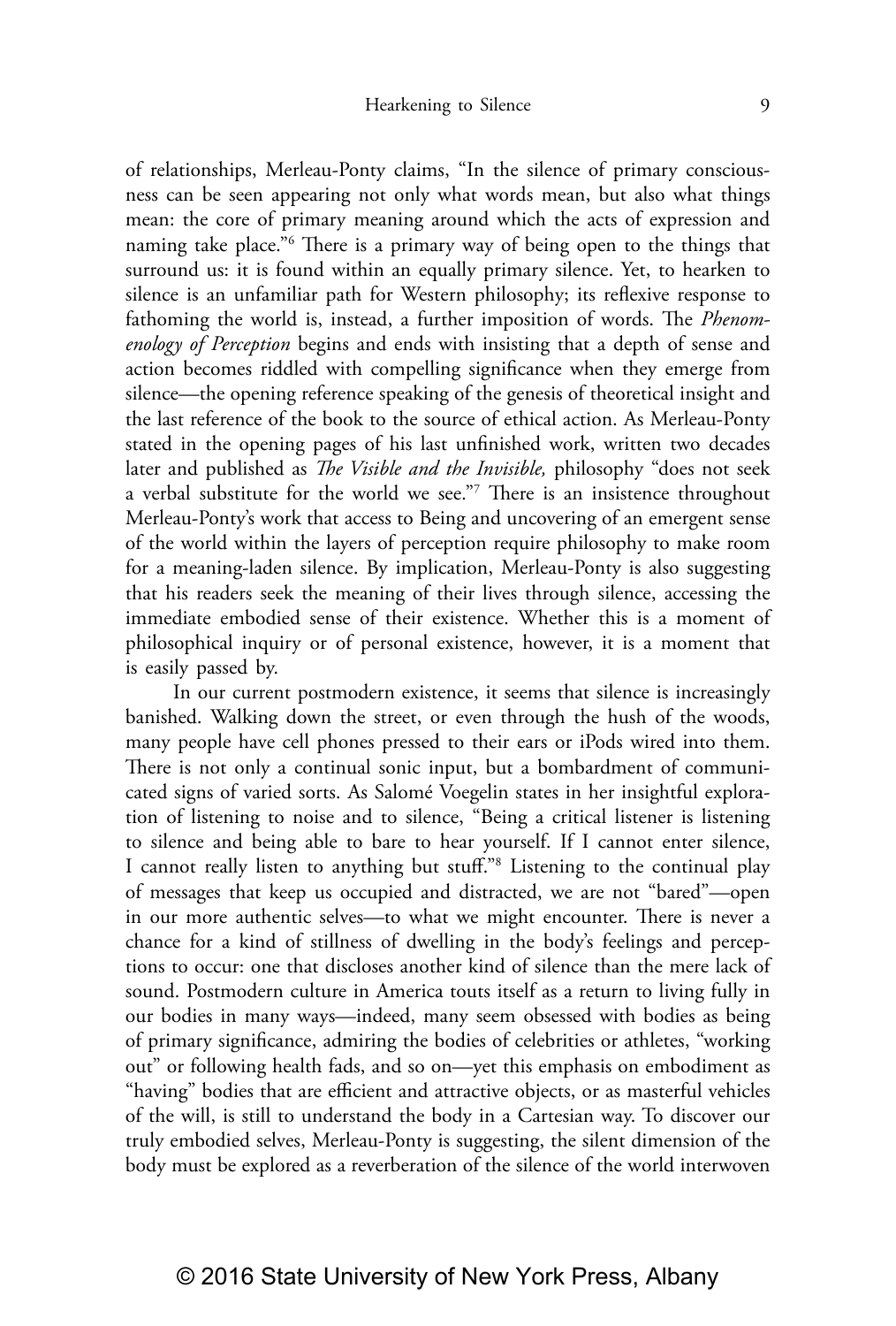with the body in the depths of perception. A more deliberate, rationalized, and objectified program of retrieving the body's sense may itself be a way of blocking access to the silence that opens another sort of exchange with the world and others. The philosophy of Merleau-Ponty leads us to believe that, unless or until we have hearkened to silence, we have not truly encountered our bodies as the pathway to depths of meaning and to liberating ways to be with the world. This is another sort of silence than mere literal silence, one that is more encompassing and involves a greater depth.

The "body" of current cultural obsessions, whether prurient, medical, athletic, or cosmetic, is the same objectified body that may previously have been scorned, or at least undervalued, by religious and philosophical traditions, considered as a mere object to be utilized as a tool or a vessel of the spirit, or even as an impediment to spiritual transcendence. Now, given our dominant materialism, this objectified body is fetishized as the most valued object we "possess." Merleau-Ponty's accomplishment was not to think of the body by redefining the characteristics of this object; it was rather to insist we think in an entirely new way to comprehend the being of the body, and through that new way of thinking, in turn, to understand differently the being of the world. In the notes for his 1954–55 course at the Collège de France on Philosophy and the Phenomenon of Passivity, Merleau-Ponty states: "It is a matter of becoming acquainted, through this lived or perceived, with [the] being that embraces both the perceived in the restricted sense and the being known which is called objective."9 In other words, through perception, embodiment is open to another kind of being that encompasses what had been taken to be the subjective and the objective.

What he claims in this context is that the perceived is "not as content of my consciousness, not as content of human consciousness . . . not as 'human.' There is something other than all that; the perceived yet mute (the human is precisely that which can see the inhuman). But this pre-human perceived."10 Perception, too, has to be understood as more than a human access to a world. The interweaving of perceiving and the world perceived—as a "pre-human perceived"—evokes a dimension more primordial than reflection and language, which is more *a process among beings or an unfolding matrix* than an object appearing to a subject. In this regard, it is more fitting to call human being an "embody*ing* being," as part of a matrix with the natural world, other people, culture, and history. In this work, rather than refer to "the body," this spiraling unfolding of the human and nonhuman world will repeatedly be referred to using the gerund "embodying." Referring to the body as "embodying being" emphasizes that it is a distinctive and co-emergent *process* and also that it is an *unfolding* that is equally an *enfolding*. This level of primordial experience, we will find, is a site in which other beings speak in the voices of silence.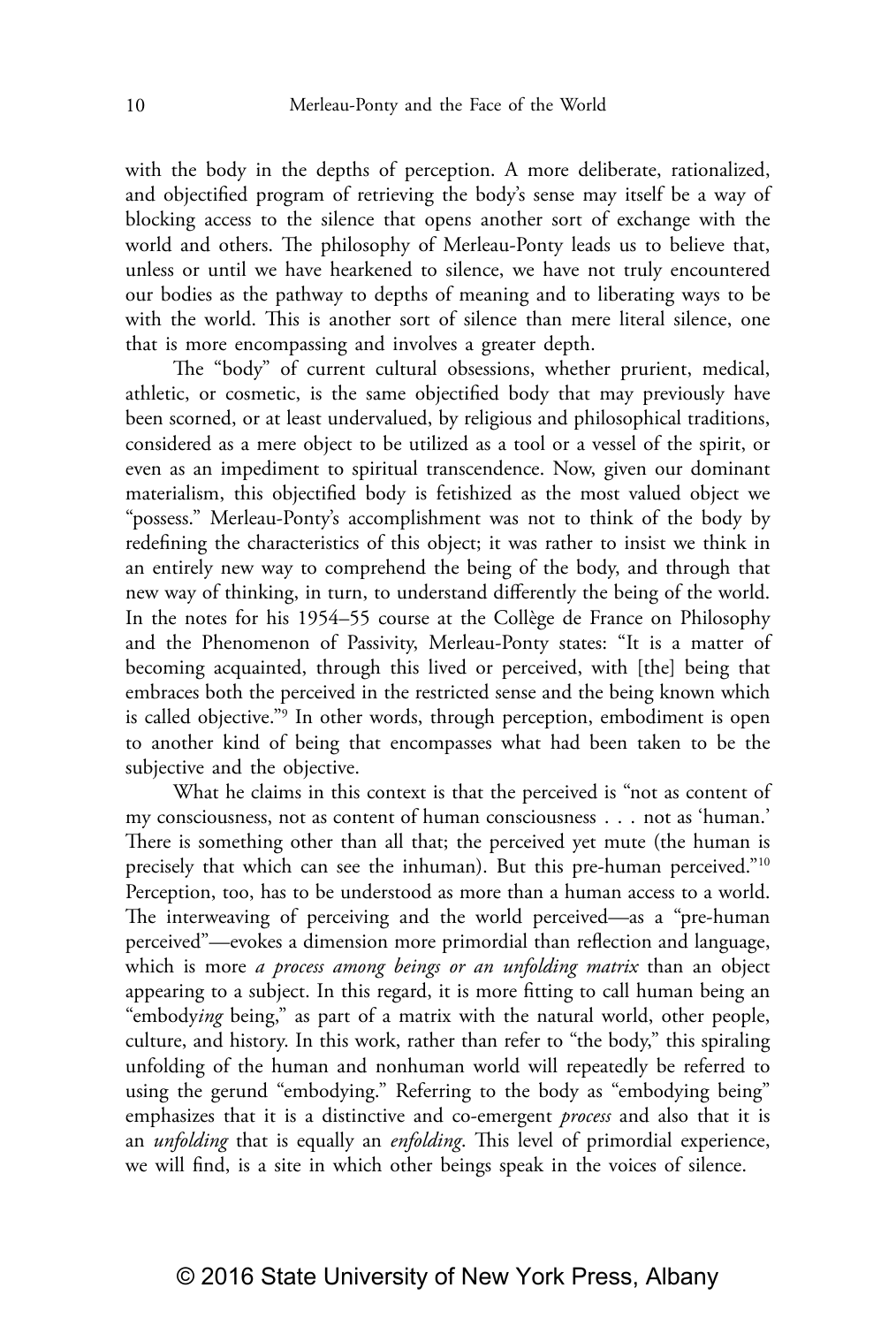The dialogical process of self, others, world, and animality articulated by Merleau-Ponty leads him to a differing point of access as compared with any preceding philosophy: "We have to reject the age-old assumptions that put the body in the world and the seer in the body, or, conversely, the world and the seer as in a box." Instead, Merleau-Ponty follows the dynamics of perception to reveal how, between the perceiving and perceived, "there is reciprocal insertion and intertwining of one in the other."<sup>11</sup> For the human person who immerses himself or herself in the vision of the world—say, for example, at Mont Saint-Victoire, as Cézanne did for so many years in painting it repeatedly—there is "a participation in and kinship with the visible, the vision neither envelops it nor is enveloped by it definitively."12 This way of intertwining, so that the human and the world are enmeshed in the process of unfolding together, is the "flesh of the world" [*la chair du monde*], or sometimes just the "flesh," as named by the later Merleau-Ponty—"and one knows there is no name in traditional philosophy to designate it."13 This dimension of our being that designates the way our embodying being is carried into the depths of the world by perception will be explored in the course of this book, but what is essential to our purpose here is the way Merleau-Ponty links this to silence. In his later writings Merleau-Ponty locates the experience of being doubled by the other or by the world in being addressed by it, and the means of expressing this back and forth weaving of the flesh, at the point where expression crosses over from within silence: "this new reversibility and the emergence of the flesh as expression are the point to insertion of speaking and thinking in the world of silence."14 The term *reversibility* expresses how I can only experience and express the sense of what I perceive *as if* I were perceiving in and through all that surrounds me, to which I am related. This perceiving as of the flesh of the world, whenever we perceive, is the happening of a dialogue with the world that is an encounter with "the world of silence." We must be cautious, however, to discern what Merleau-Ponty means by silence. Silence must not be understood in terms of the traditional binary opposition of sound and silence.

It is helpful here to turn to Bernard Dauenhauer's distinction of different sorts of silence. He distinguishes "intervening silence" from "fore-and-after silence" and then "deep silence."<sup>15</sup> Whereas the first two are silences that occur within speech and are more literal silences, Merleau-Ponty is exploring what Dauenhauer calls "deep silence," which has various aspects. In its third aspect, which Dauenhauer calls "the to-say," there is a sense of silence "which grounds" all that is said."16 This silence that requires a certain openness of encounter with the world on a deeper level is "the silence that pervades all discourse."17 By pursuing the nature of this silence in Merleau-Ponty's work, we will be led to articulate dimensions of sensual, affective, imaginal, memorial, and ideational sense within the depths of perception that are sources for another more rooted,